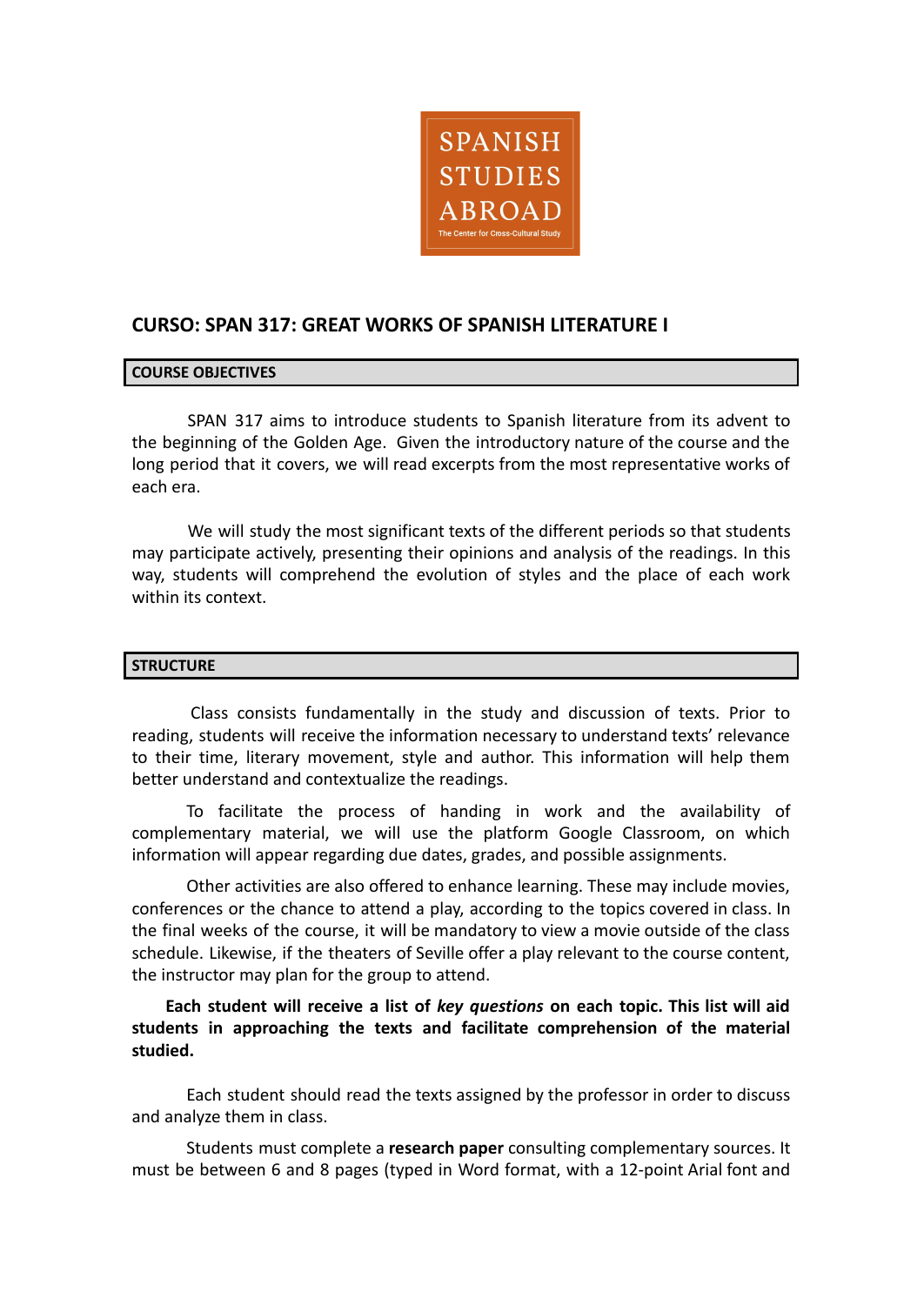double-spaced). Before writing, students will hand in a "research proposal" in order for the instructor to better orient them in finding necessary sources in our library. Not fulfilling the deadlines established in the program will incur a penalty of 5 and 10 points. If plagiarism is detected, the grade will be a 0. For this project, students must follow MLA format (they will receive information on this format in the orientation).

In addition to this essay, students will make an **oral presentation** on specific texts and topics in the program. The presentation will be individual, with a duration of no more than 10 minutes. Students will choose a topic from the list provided by the instructor. They will then develop this topic and present it to the class. They may use Power Point or any other resource they judge necessary, always under the supervision of the instructor.

# **BIBLIOGRAPHY**

- Alborg, J. L. Historia de la Literatura Española. Vols. I y II. Madrid: Gredos, 1977.
- Del Río, Ángel. Historia de la Literatura Española. Vol. I. Barcelona: Ediciones B, 1988.
- Lapesa, Rafael. De la Edad Media a nuestros días. Madrid: Gredos, 1982.
- Lláñez Pareja, Eduardo. Literatura Española y Universal. Vol I, II y III. Barcelona: Ed. Octaedro, 1997.
	- Rico, Fco. Historia y Crítica de la Literatura Española. 9 Tomos.Madrid. Editorial Crítica, 1979-1992.
- Valverde, J.M. Breve historia de la Literatura Española. Madrid: Ed. Guadarrama, 1989.

<http://cvc.cervantes.es/>

<http://www.rinconcastellano.com>

There are also books in our library which students may use for specific information on different topics.

### **TEXTBOOK**

CURSO SPAN 317: Literatura española: Siglos XI-XVII

**EVALUATION**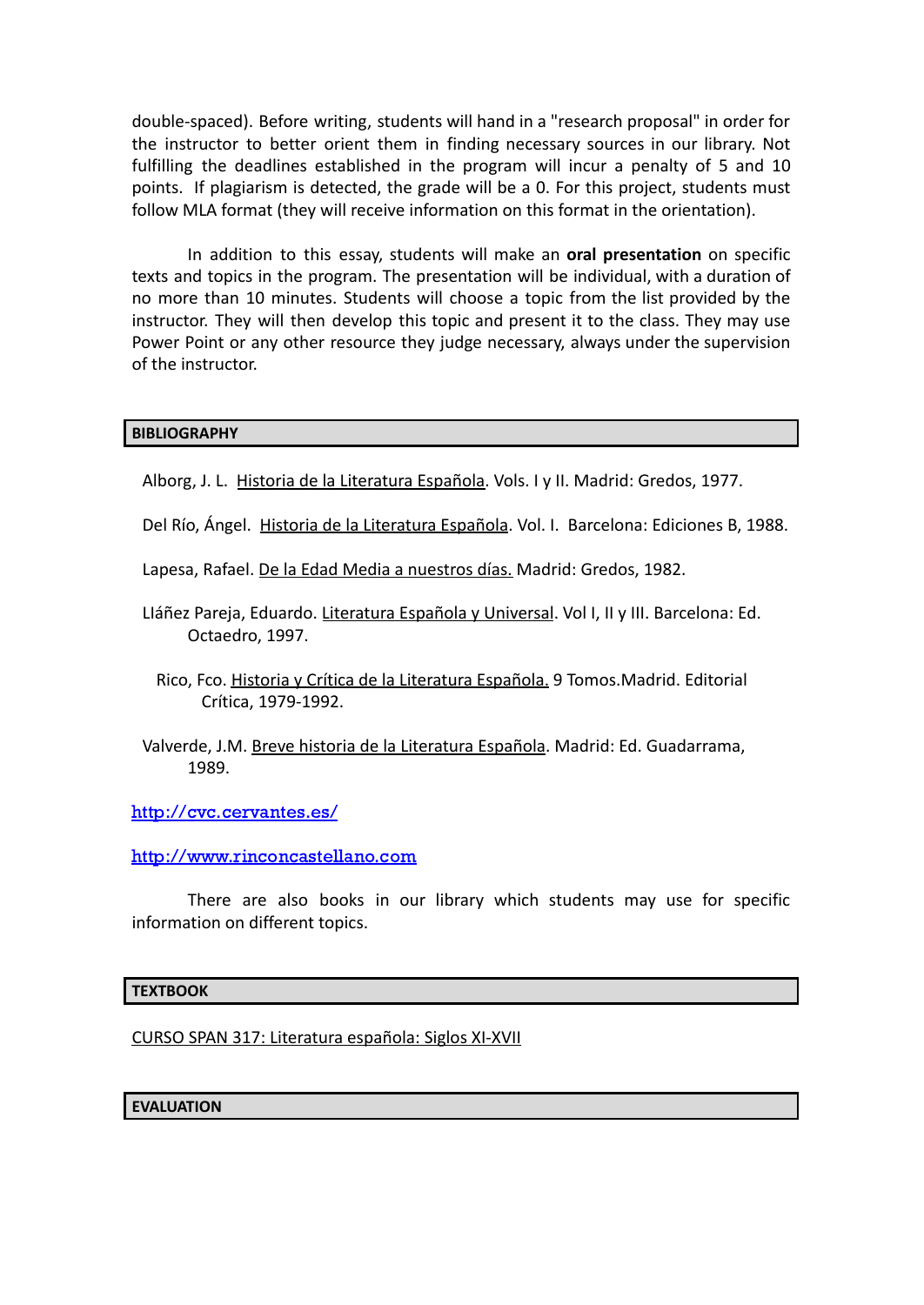Attendance and **participation** in conversations are very important and of a mandatory nature. Students must come prepared to answer the instructor's questions and participate every day, spontaneously expressing their ideas and opinions on texts. Along with participation in conversation, attendance and completion of the homework will also be taken into consideration. Skipping class or not participating will have a very negative impact on the grade. For an unexcused absence, 5 points will be deducted from that month's participation grade. Punctuality and contribution to the class will be decisive in determining the participation grade.

Likewise, the instructor will administer unannounced quizzes, such that students may demonstrate their knowledge of the works assigned. The scores on these quizzes will affect the participation grade. The participation grade will suffer if students do not attend the plays to which we go as a group.

During the course, a **midterm exam** will be administered on the material and texts covered in class. The date is specified in this program and cannot be changed. Missing the midterm exam without an acceptable excuse will result in a 0 on the exam, which cannot be made up.

The **final exam** will include all material studied from the mid-term to the end of the class. The date of this exam will be announced in advance by the Administration of CC-CS.

As was explained earlier, each student must hand in **a research paper** and **an oral presentation** (the form is specified above).

|    | 1. | Participation            | 20% |
|----|----|--------------------------|-----|
| 1. |    | Mid-term exam            | 25% |
| 1. |    | <b>Final Exam</b>        | 25% |
| 1. |    | <b>Research paper</b>    | 20% |
| 1. |    | <b>Oral presentation</b> | 10% |

### **TOPICS COVERED**

- I. Introduction the Middle Ages: society and culture. The evolution of Spanish.
- II. The jarchas. Castilian popular lyric.
- III. Mester de juglaría and traditional epic. Cantares de gesta. El Poema de Mío Cid.
- IV. Mester de clerecía. Gonzalo de Berceo and the Milagros de Nuestra Señora.
- V. Medieval prose. Don Juan Manuel and **El Conde Lucanor**.
- VI. El Romancero Viejo.
- **VII.** Jorge Manrique and the "Coplas a la muerte de su padre".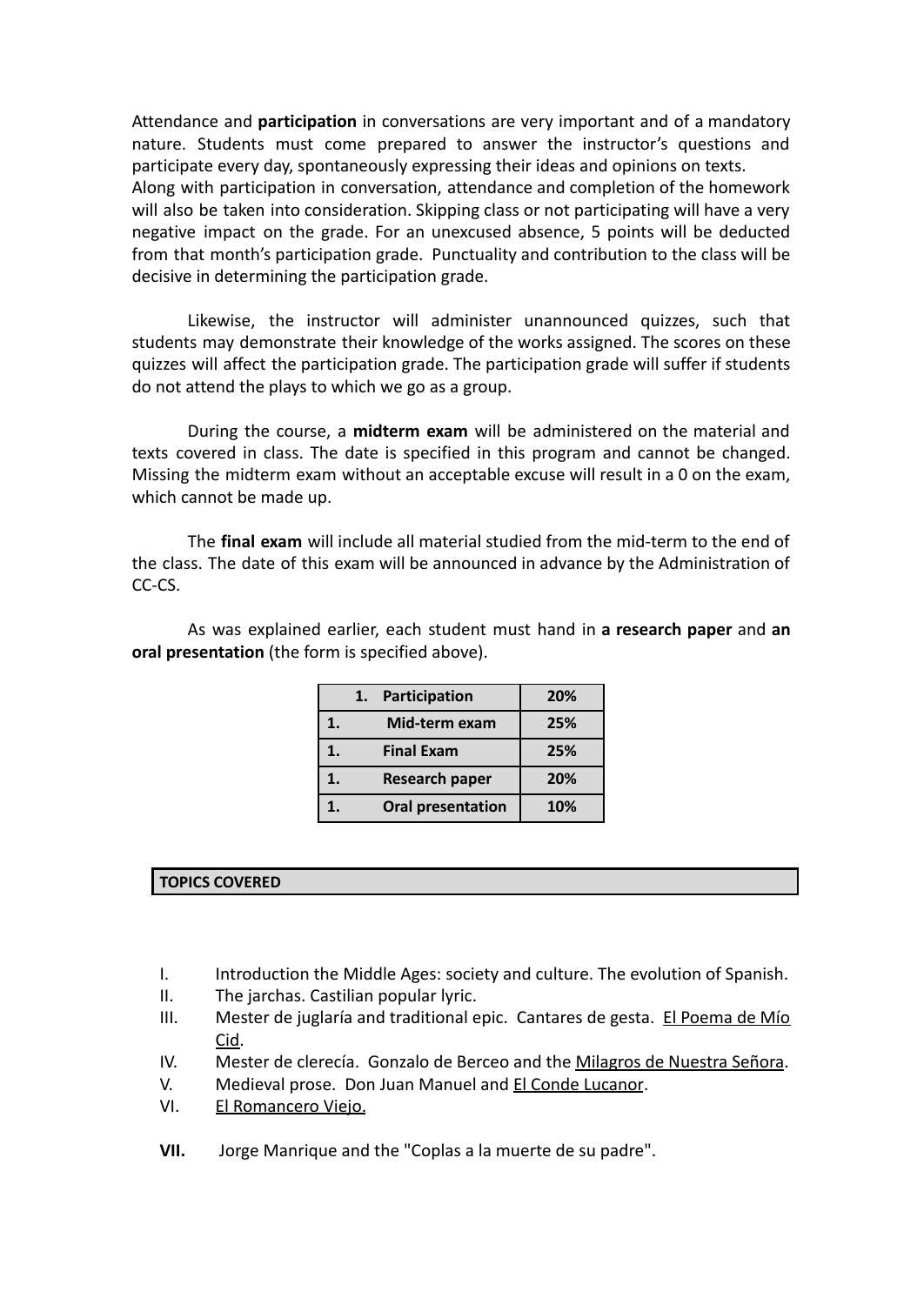- **VIII.** La Celestina by Fernando de Rojas.
- **IX.** The Renaissance. The panorama of Spanish Literature in the Renaissance.
- **X.** Renaissance poetry. Garcilaso de la Vega.
- **XI.** Renaissance prose. El Lazarillo de Tormes.
- **XII.** Don Quijote de la Mancha. Miguel de Cervantes.

**XIII.** Baroque literature. Poetry of the 17<sup>th</sup> century: culteranismo and conceptismo. Luis de Góngora and Francisco de Quevedo.

**XIV.** Theater of the Spanish Golden Age. Lope de Vega and Calderón de la Barca. El perro del hortelano.

# **SPECIFIC PLANS**

| <b>Dates</b> | <b>Topic/Activity Planned</b>                                                                                                                                                                                     |
|--------------|-------------------------------------------------------------------------------------------------------------------------------------------------------------------------------------------------------------------|
| Week 1       | Introduction to literature: periodization and genres.<br>Introduction to the Middle Ages: society and culture.<br>The evolution of Spanish.<br>The first literary texts. The jarchas.<br>Castilian popular lyric. |
| Week 2       | Mester de juglaría and traditional epic.<br>Cantares de gesta. El Poema de Mío Cid.                                                                                                                               |
| Week 3       | Mester de clerecía.<br>Gonzalo de Berceo and the Milagros de Nuestra Señora.                                                                                                                                      |
| Week 4       | Medieval prose: Don Juan Manuel and El Conde Lucanor.<br>El Romancero Viejo.                                                                                                                                      |
| Week 5       | Mid-term exam (Wednesday the 27th)<br>Jorge Manrique and the "Coplas por la muerte de su padre."                                                                                                                  |
| Week 6       | La Celestina de Fernando de Rojas.<br>The Renaissance. Spanish Literature in the Renaissance.<br>Orientation and proposal of research topics.                                                                     |
| Wee, 7       | Renaissance poetry. Garcilaso de la Vega.<br>Renaissance prose (Introduction).                                                                                                                                    |